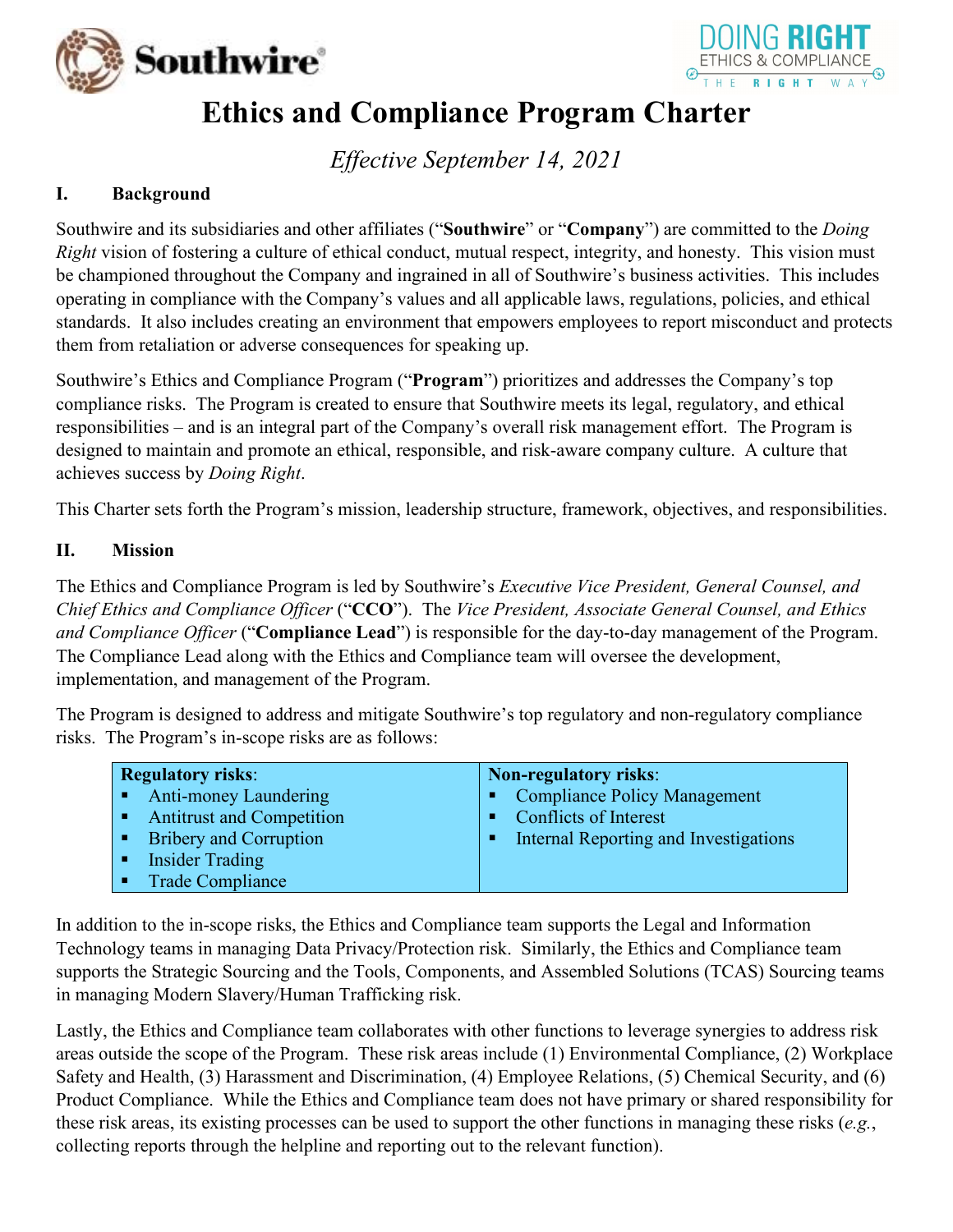| <b>Executive VP, General Counsel, and Chief Ethics</b>                                                                                                                                                                                                                                                                                                                                                     | VP, Associate General Counsel, and Ethics and                                                                                                                                                                                                                                                                                                                                                                                                                                                                                                                                                                                                                                                                                                                                                                                                                                                           |  |
|------------------------------------------------------------------------------------------------------------------------------------------------------------------------------------------------------------------------------------------------------------------------------------------------------------------------------------------------------------------------------------------------------------|---------------------------------------------------------------------------------------------------------------------------------------------------------------------------------------------------------------------------------------------------------------------------------------------------------------------------------------------------------------------------------------------------------------------------------------------------------------------------------------------------------------------------------------------------------------------------------------------------------------------------------------------------------------------------------------------------------------------------------------------------------------------------------------------------------------------------------------------------------------------------------------------------------|--|
| and Compliance Officer ("CCO")<br>Responsible for the overall strategy and oversight of<br>the Ethics and Compliance Program. In this capacity,<br>the CCO will receive regular reports from the<br>Compliance Lead about the Program, issues of<br>concern, and opportunities for improvement. In<br>addition, the CCO may, but is not required to, attend<br>meetings of the Ethics and Compliance team. | <b>Compliance Officer ("Compliance Lead")</b><br>Responsible for the day-to-day management of the<br>Ethics and Compliance Team and Program,<br>including:<br>Setting the agenda and leading the Ethics and<br>Compliance team meetings.<br>Delegating responsibilities and tasks to team<br>п<br>members.<br>Creating specific team roles, as needed, to meet<br>٠<br>the objectives of the team.<br>Establishing a hierarchy and reporting structure<br>٠<br>for specific team roles to minimize conflicts and<br>encourage a free flow of communication.<br>Regularly reporting to the CCO.<br>٠<br>Reporting to Senior Management.<br>п<br>Serving as (or appointing) a primary point of<br>п<br>contact for issues related to the Program.<br>Adding temporary members to the team when<br>п<br>specialized skills or expertise are needed to<br>complete discrete tasks, projects, or objectives. |  |
|                                                                                                                                                                                                                                                                                                                                                                                                            | Adding new regular members as the team's<br>п<br>responsibilities expand over time or require new                                                                                                                                                                                                                                                                                                                                                                                                                                                                                                                                                                                                                                                                                                                                                                                                       |  |
|                                                                                                                                                                                                                                                                                                                                                                                                            | or additional skills or expertise.                                                                                                                                                                                                                                                                                                                                                                                                                                                                                                                                                                                                                                                                                                                                                                                                                                                                      |  |
| <b>Ethics and Compliance Team</b>                                                                                                                                                                                                                                                                                                                                                                          | <b>Ethics and Compliance Program Advisory</b><br><b>Committee ("Advisory Committee")</b>                                                                                                                                                                                                                                                                                                                                                                                                                                                                                                                                                                                                                                                                                                                                                                                                                |  |
| Report directly to the Compliance Lead on all issues<br>involving the team, with authority and responsibility<br>for completing tasks as determined and directed by<br>the Compliance Lead.                                                                                                                                                                                                                | Created and chaired by the Compliance Lead, the<br>Advisory Committee will be comprised of a cross-<br>section of Southwire leaders including Compliance,<br>Legal, Human Resources, Internal Audit, Corporate                                                                                                                                                                                                                                                                                                                                                                                                                                                                                                                                                                                                                                                                                          |  |
| The initial regular members of the team are:<br>Compliance Lead<br>Е<br>Director of Ethics and Compliance – member<br>п<br>Director of Import/Export – member<br>п<br>Manager of Corporate Governance – member<br>Additional regular members may be added to the<br>team as its responsibilities expand and evolve or<br>when new/additional skills and expertise are required.                            | Security, and other departments or functions. The<br>Advisory Committee will advise on:<br>The effectiveness of the Program<br>п<br>The impact of ethics and compliance-related<br>٠<br>procedures, processes, and initiatives on the<br>businesses, functions, and/or departments<br>Gaps in the Program and/or opportunities for<br>٠<br>improvement<br>Trends in ethics and compliance-related<br>٠                                                                                                                                                                                                                                                                                                                                                                                                                                                                                                  |  |
| Temporary members may be added to the team when<br>specialized skills or expertise are required for discrete<br>tasks, projects, or team objectives.                                                                                                                                                                                                                                                       | misconduct<br>Ethics and compliance-related training needs<br>٠<br>throughout the Company<br>Plans for improving the Program<br>п                                                                                                                                                                                                                                                                                                                                                                                                                                                                                                                                                                                                                                                                                                                                                                       |  |
| The Compliance Lead will schedule team meetings as<br>needed, but no less than once per quarter.                                                                                                                                                                                                                                                                                                           | The Advisory Committee will meet at least once per<br>quarter.                                                                                                                                                                                                                                                                                                                                                                                                                                                                                                                                                                                                                                                                                                                                                                                                                                          |  |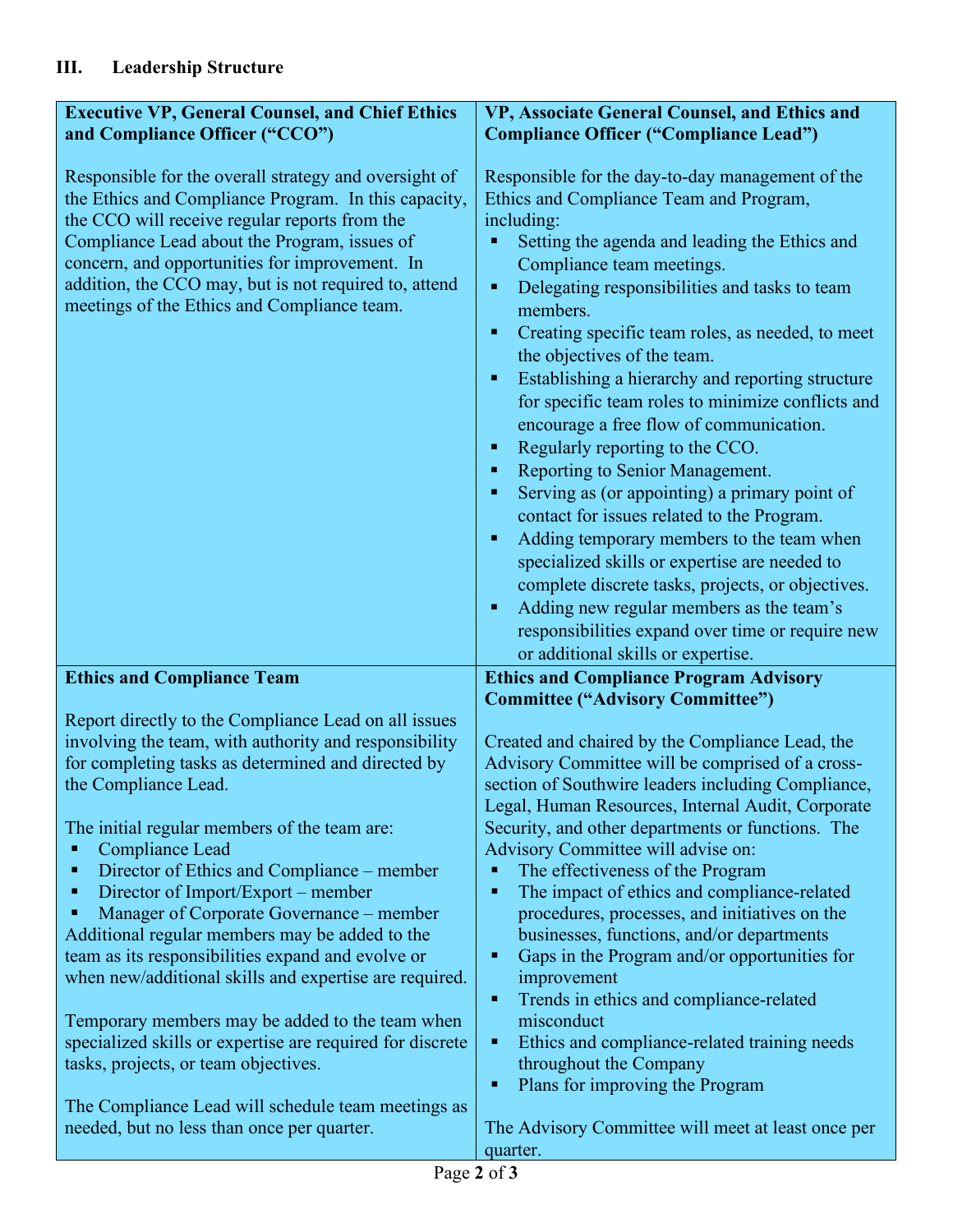#### **IV. Program Framework and Objectives**

The Ethics and Compliance Program has been developed in accordance with the framework established by Chapter 8 of the United States Federal Sentencing Guidelines. Namely, the Program is structured around the following seven elements:

- **Program Governance**
- Risk Assessment
- Policies and Procedures
- **Investigations and Discipline**
- Due Diligence / Third-Party Management
- Communication and Effective Training
- **Monitoring, Auditing, and Continual Improvement**

The Ethics and Compliance team is tasked with the following objectives:

- Develop an ethics and compliance program that promotes the Company's values and meets applicable legal requirements, regulatory expectations, customer contractual requirements, and industry best practices.
- Implement the Program in an effective and efficient manner.
- Manage, monitor, and audit the Program post-implementation and recommend, develop, and implement remediation measures and improvements, as necessary.
- **Implement and monitor a Company-wide whistleblower reporting system.**
- Develop and implement an internal investigation procedure.
- Develop key performance metrics to measure the effectiveness of the Program.
- Report to Senior Management on the overall status of the Program, including: (1) the progress of the Program implementation, (2) the adequacy of resources supporting the Program, (3) the effectiveness of the Program as demonstrated through the key performance metrics, (4) any trends or emerging issues, (5) opportunities for Senior Management engagement and support, (6) notable violations, investigations or reports of misconduct, and (7) recommended improvements, remediation or changes to the Program.
- Document the progress of the Program implementation.
- Collaborate with other departments and functions to implement the Program and improve its overall effectiveness.
- Provide guidance, resources, best practices, and training materials to personnel to assist them in meeting applicable laws, rules, regulations, and Program standards.

### **V. Reporting on the Ethics and Compliance Program**

The Compliance Lead shall report regularly to the CEO and other members of senior leadership regarding the status of the Program. Additionally, the CCO and Compliance Lead shall report to the Board of Directors on at least a bi-annual basis on the overall Program Strategy and isues related to the day-to-day management of the Program. Such reporting may include some or all of the following:

- The current state of the Program.
- **Problems, issues, and trends relating to compliance and/or ethics at Southwire.**
- Status of important investigations.
- New laws or regulations requiring a planned response.
- Analysis of metrics showing the effectiveness of the Program.
- **Plans for the continuing improvement of the Program.**

### **VI. Reviewing and Amending the Charter**

This Charter will be reviewed periodically and amended as necessary to promote the overall efficiency and effectiveness of the Program.